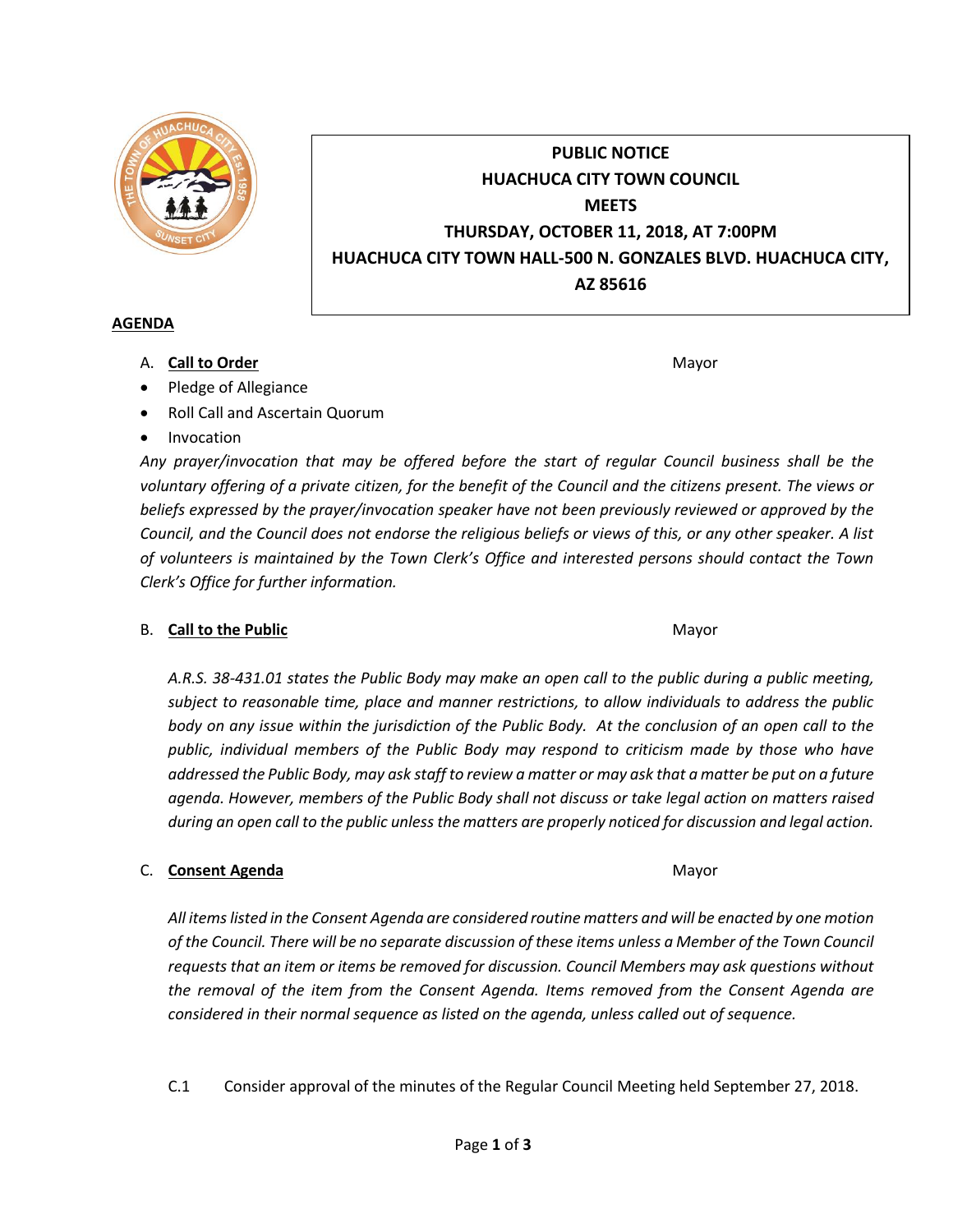- C.2 Consider approval of the minutes of the Work Session held September 27, 2018
- C.3 Consider approval of the Payment Approval Report in the amount of \$ 211,840.62
- C.4 Consider approval of per diem reimbursement for Council Members in the amount of \$160.00 for the League conference.
- C.5 Authorization of staff to close Gila Street on November 3, 2018 between the hours of 9:30am to 1:30pm, for the Car Show.
- C.6 Approval of surplus item(s)
	- a. Skid Steer

## D. **Unfinished Business before the Council** Mayor

*Public comment will be taken at the beginning of each agenda item, after the subject has been announced by the Mayor and explained by staff. Any citizen who wishes, may speak one time for five minutes on each agenda item before or after Council discussion. Questions from Council Members, however, may be directed to staff or a member of the public through the Mayor at any time.*

### E. **New Business before the Council** Mayor

*Public comment will be taken at the beginning of each agenda item, after the subject has been announced by the Mayor and explained by staff. Any citizen who wishes, may speak one time for five minutes on each agenda item before or after Council discussion. Questions from Council Members, however, may be directed to staff or a member of the public through the Mayor at any time.*

- E.1 Discussion only [Director Harvey]: Cochise county Healthy Communities Initiative and the Huachuca City Healthy Community committee. This committee would not be created by Council, rather by a group of community volunteers.
- E.2 Discussion and/or Action [Manager Williams]: Discussion of bid proposals for Solid Waste Services for the Town. May include approval and acceptance of one of the proposed bids.
- E.3 Discussion and/or Action [Manager Williams]: First reading of Ordinance 2018-25, amending the Town Code, Chapter 8.05 "Garbage and Trash Collection," section 8.05.040 "Fees for removal of garbage and rubbish," to remove the fee amounts from the Town Code and to allow the Town Council to establish and amend a fee schedule by resolution.
- E.4 Discussion and/or Action [Manager Williams]: Authorize staff to begin the 60-day clock to add a surcharge on the town garbage bill to recover administrative costs.
- E.5 Discussion and/or Action [Manager Williams]: Authorize staff to begin the 60-day clock to raise some of the fees for services provided by the Huachuca City Animal Shelter.